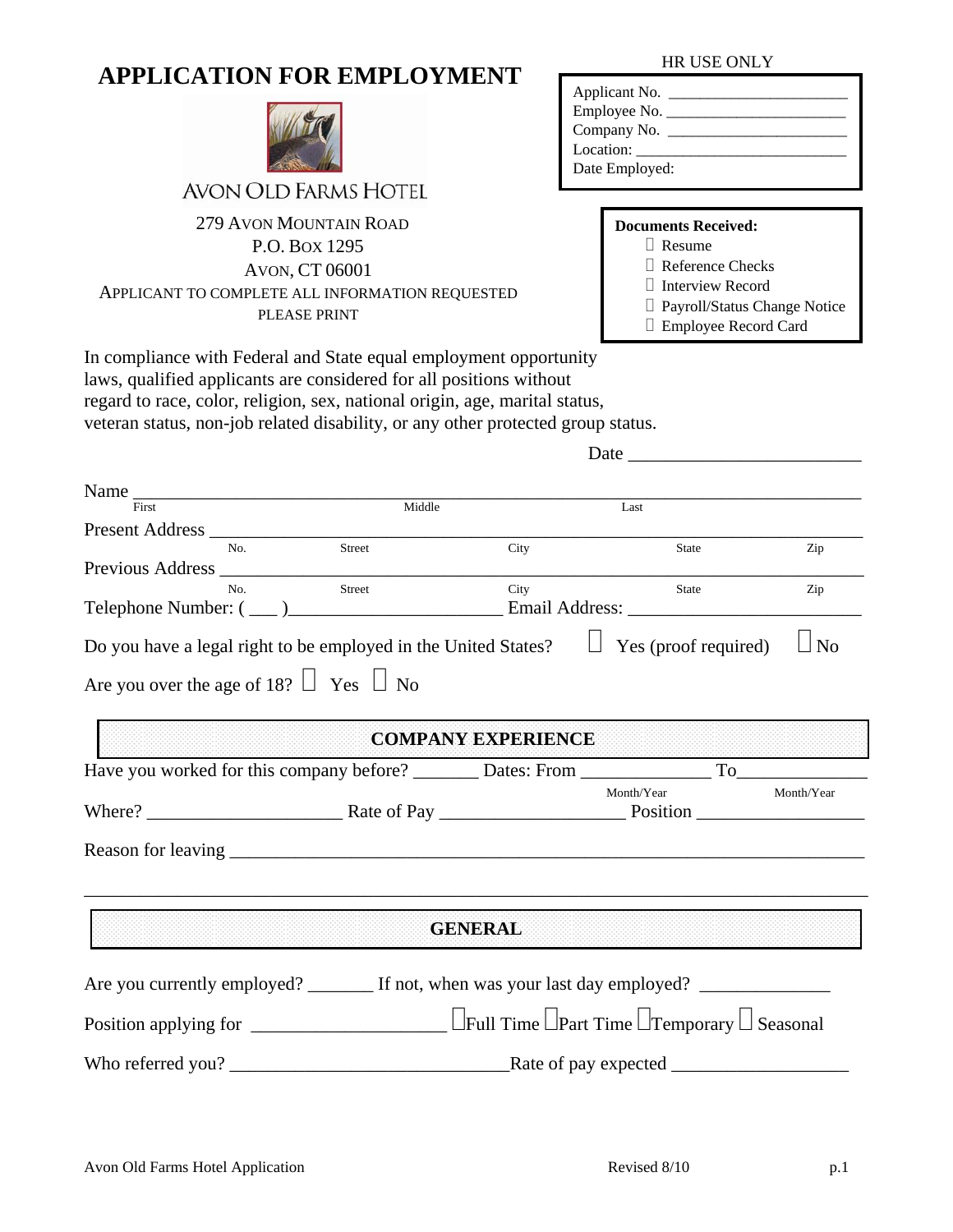| <b>EDUCATIONAL BACKGROUND</b> |               |                      |                 |  |  |
|-------------------------------|---------------|----------------------|-----------------|--|--|
| Type of School                | Name and City | Did you<br>Graduate? | Course or Major |  |  |
| College                       |               |                      |                 |  |  |
| <b>Technical School</b>       |               |                      |                 |  |  |
| <b>High School</b>            |               |                      |                 |  |  |
| Other                         |               |                      |                 |  |  |

# **LIST ALL PRESENT AND PAST EMPLOYMENT, BEGINNING WITH MOST RECENT**

|   | Company Name                 |             |      | Dates Worked            |              |              | Position(s) Held  |                        |        |
|---|------------------------------|-------------|------|-------------------------|--------------|--------------|-------------------|------------------------|--------|
| 1 | Address, City, State, Zip    |             |      | From                    |              | To           |                   |                        |        |
|   | Phone No. (                  |             |      | Duties/Responsibilities |              |              |                   |                        |        |
|   | Type of Business             |             |      |                         |              |              |                   |                        |        |
|   | Name of Supervisor           |             |      | Reason for Leaving      |              |              |                   |                        |        |
|   | Base<br><b>Starting Wage</b> | $\Box$ Hour |      | Ending/Current          | $\Box$ Hour  | $\Box$ Bonus |                   | <b>Amount Received</b> | Work   |
|   | Gross                        | per         |      | per                     |              |              |                   |                        | Hours: |
|   | Income \$                    | ⊥ Year      | - \$ |                         | $\perp$ Year |              | $\Box$ Incentives | \$                     |        |

| Company Name                                | Dates Worked            |                             | Position(s) Held       |        |
|---------------------------------------------|-------------------------|-----------------------------|------------------------|--------|
| Address, City, State, Zip                   | From                    | To                          |                        |        |
|                                             |                         |                             |                        |        |
| Phone No.                                   | Duties/Responsibilities |                             |                        |        |
| Type of Business                            |                         |                             |                        |        |
|                                             |                         |                             |                        |        |
| Name of Supervisor                          | Reason for Leaving      |                             |                        |        |
|                                             |                         |                             |                        |        |
|                                             |                         |                             |                        |        |
| $\Box$ Hour<br>Base<br><b>Starting Wage</b> | Ending/Current          | $\Box$ Hour<br>$\Box$ Bonus | <b>Amount Received</b> | Work   |
| Gross<br>per                                | per                     |                             |                        | Hours: |
| Year<br>Income \$                           |                         | ⊔ Year                      | \$<br>Incentives       |        |

| Company Name                                | Dates Worked            |                             | Position(s) Held       |        |
|---------------------------------------------|-------------------------|-----------------------------|------------------------|--------|
| Address, City, State, Zip                   | From                    | To                          |                        |        |
|                                             |                         |                             |                        |        |
| Phone No.                                   | Duties/Responsibilities |                             |                        |        |
| Type of Business                            |                         |                             |                        |        |
|                                             |                         |                             |                        |        |
| Name of Supervisor                          | Reason for Leaving      |                             |                        |        |
|                                             |                         |                             |                        |        |
|                                             |                         |                             |                        |        |
| $\Box$ Hour<br>Base<br><b>Starting Wage</b> | Ending/Current          | $\Box$ Hour<br>$\Box$ Bonus | <b>Amount Received</b> | Work   |
| Gross<br>per                                | per                     |                             |                        | Hours: |
| Year<br>Income \$<br>-S                     |                         | Year                        | \$<br>Incentives       |        |

Avon Old Farms Hotel Application p.2

**3** 

**2**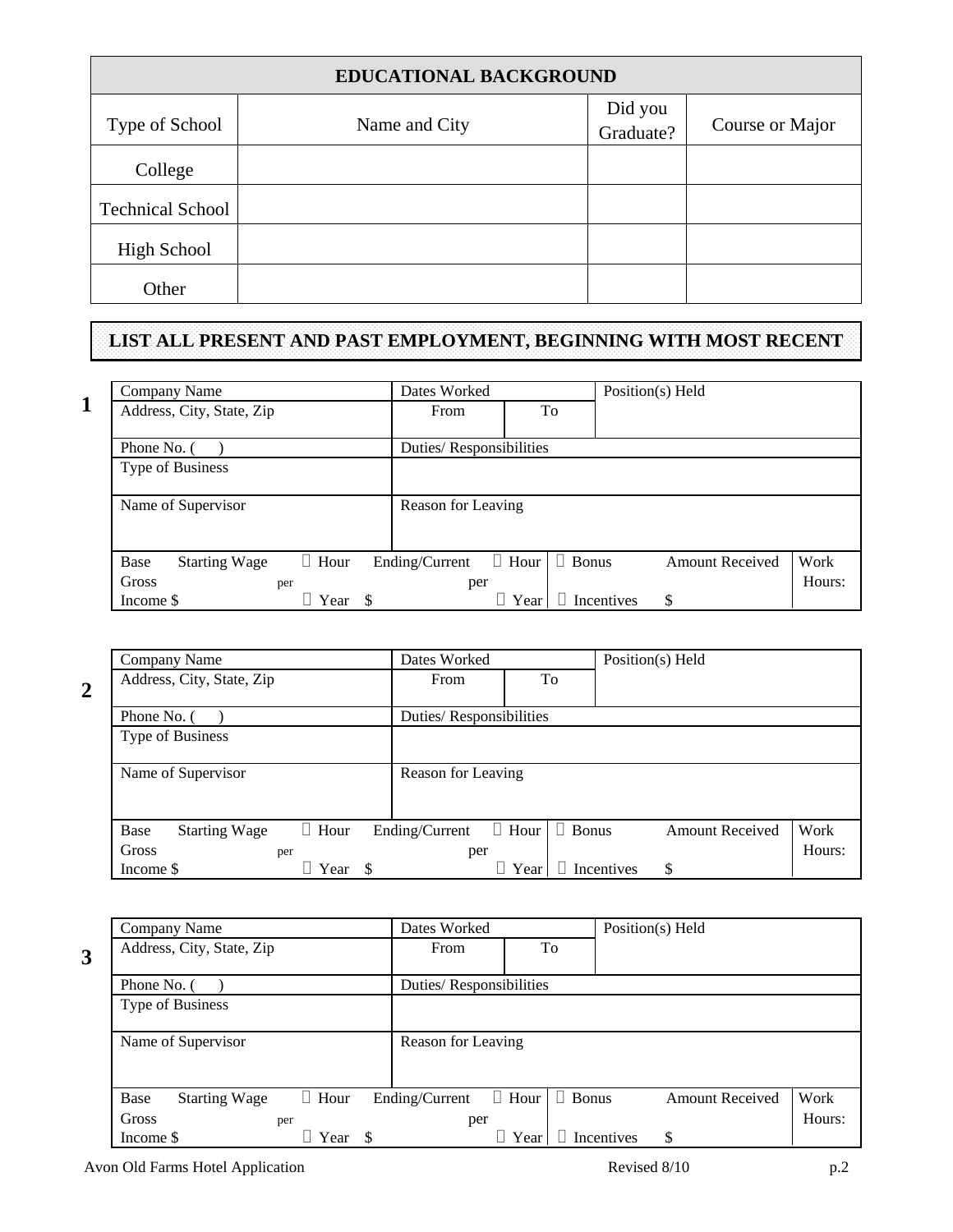# **WORK REFERENCES**

| Name                |      | Years Known        | Relationship and Title |            |
|---------------------|------|--------------------|------------------------|------------|
| Company             |      |                    |                        |            |
| <b>Work Address</b> | City | <b>State</b>       | Home Phone             | Work Phone |
| Name                |      | Years Known        | Relationship and Title |            |
| Company             |      |                    |                        |            |
| <b>Work Address</b> | City | <b>State</b>       | Home Phone             | Work Phone |
| Name                |      | Years Known        | Relationship and Title |            |
| Company             |      |                    |                        |            |
| <b>Work Address</b> | City | <b>State</b>       | Home Phone             | Work Phone |
|                     |      |                    |                        |            |
| Name                |      | <b>Years Known</b> | Relationship and Title |            |
| Company             |      |                    |                        |            |
| <b>Work Address</b> | City | <b>State</b>       | Home Phone             | Work Phone |

# **PROFESSIONAL SKILLS**

| Please check the skills for which you have received training:<br>$\Box$ Word Processing (WPM _____) $\Box$ Data Entry $\Box$ 10- Key Calculator |  |
|-------------------------------------------------------------------------------------------------------------------------------------------------|--|
|                                                                                                                                                 |  |
|                                                                                                                                                 |  |
| $\Box$ Database: $\Box$                                                                                                                         |  |
|                                                                                                                                                 |  |
|                                                                                                                                                 |  |
|                                                                                                                                                 |  |
|                                                                                                                                                 |  |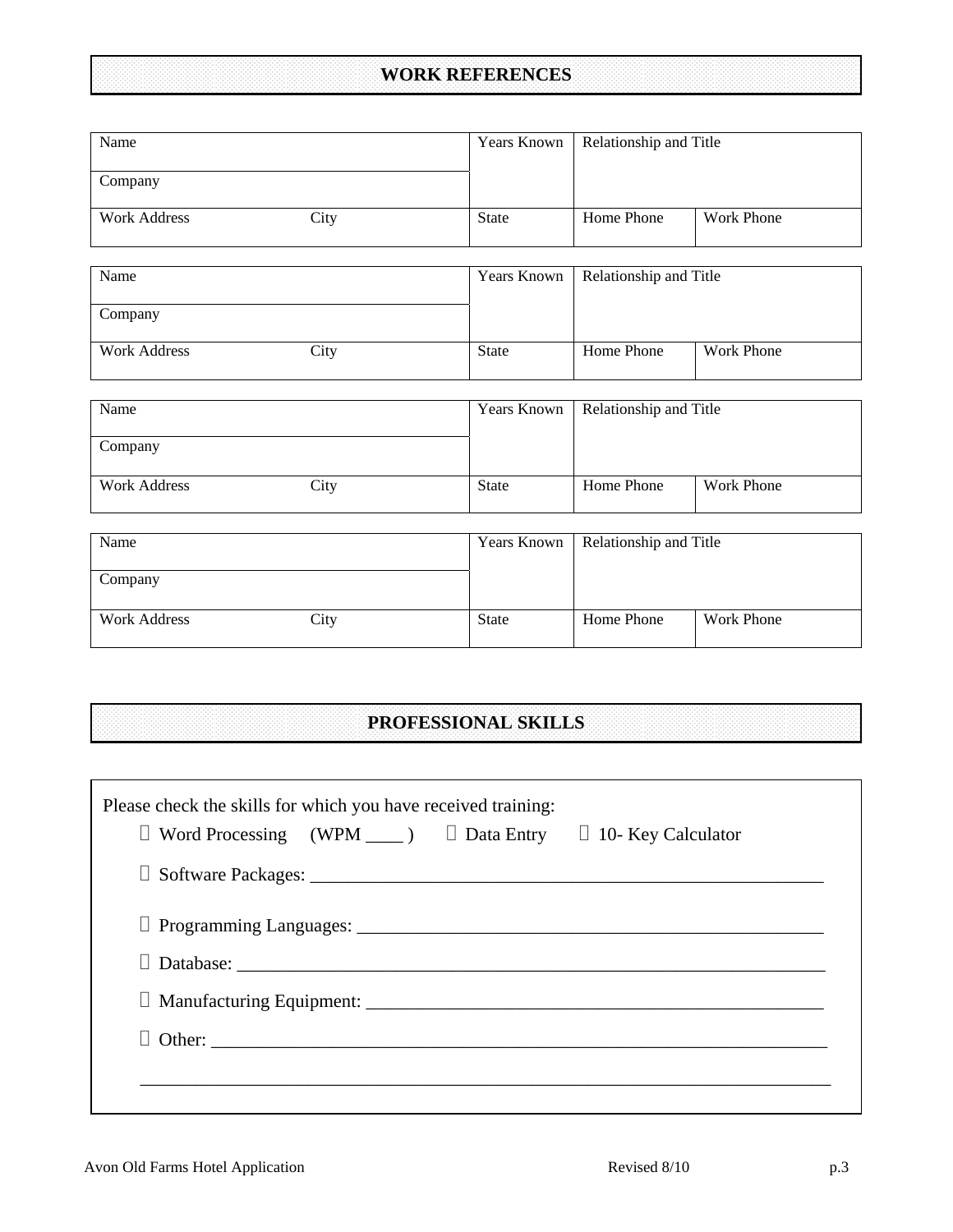# **APPLICANT MUST READ AND SIGN**

I certify that I have read and understood all of this employment application.

I further certify that I am a genuine applicant for employment and this application is being submitted solely for the purpose of seeking employment with the employer and for no other reason.

I agree to furnish such additional information and complete such examinations as may be required to complete my employment file.

I also understand that misrepresentation or omission of information or facts may result in my rejections or dismissal.

If hired, I agree to abide by all the rules and policies of the employer.

This certifies that this application was completed by me, and that all entries on it and information in it are true and complete to the best of my knowledge.

\_\_\_\_\_\_\_\_\_\_\_\_\_\_\_\_\_\_\_\_\_\_\_\_\_\_\_\_\_\_\_\_\_\_\_\_\_\_\_\_\_\_\_\_\_\_\_\_\_\_\_\_\_\_\_\_\_\_ \_\_\_\_\_\_\_\_\_\_\_\_\_\_\_\_\_\_\_

Applicant Signature Date